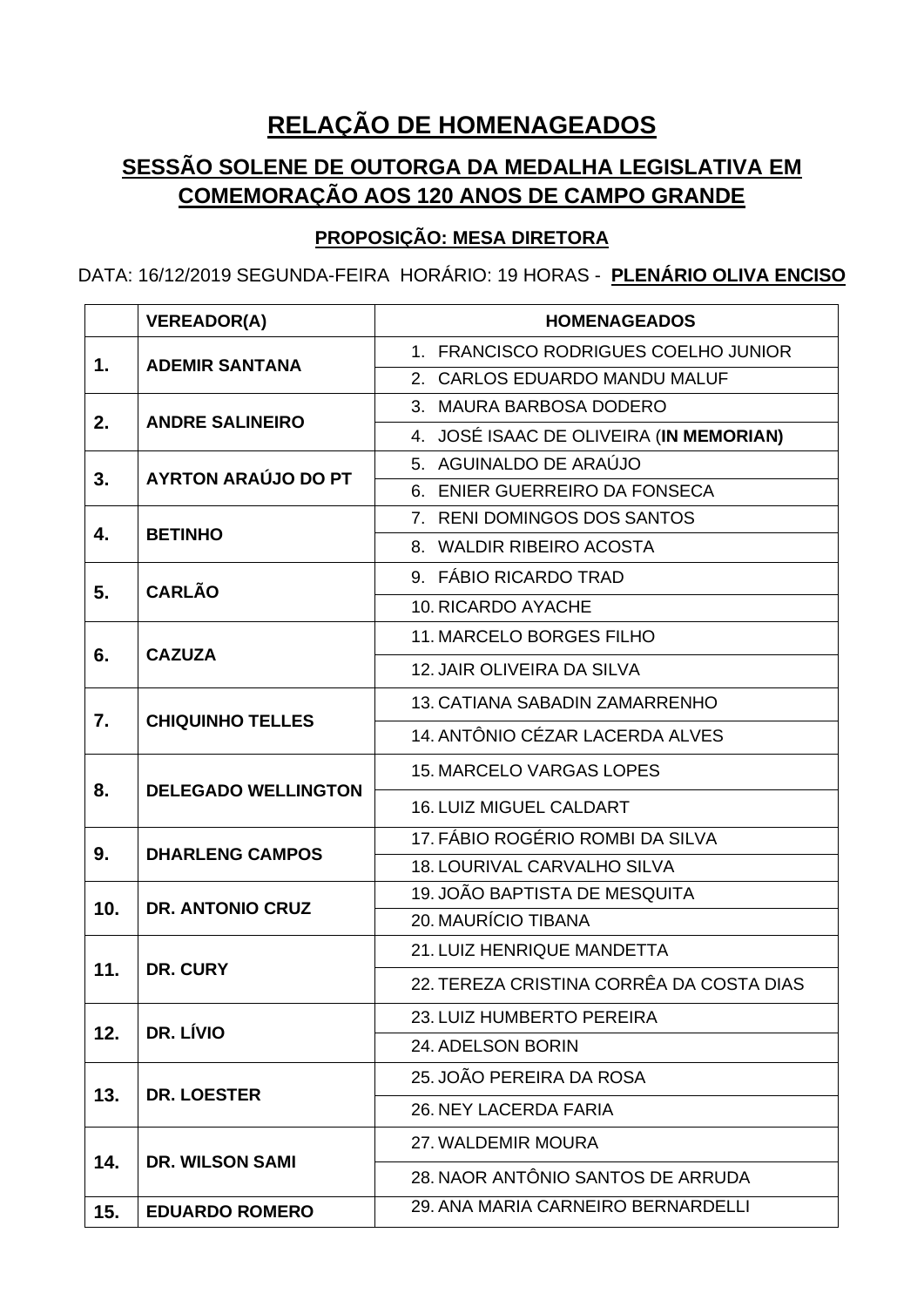|            |                                           | 30. EURIDIO BEN-HUR FERREIRA                                  |
|------------|-------------------------------------------|---------------------------------------------------------------|
|            | <b>ENFERMEIRA CIDA</b>                    | 31. MARIA DO CARMO AVESANI LOPEZ                              |
| 16.<br>17. | <b>AMARAL</b><br><b>FRITZ</b>             | 32. DOM DIMAS LARA BARBOSA                                    |
|            |                                           | 33. SEBASTIÃO JUNIOR HENRIQUE DUARTE                          |
| 18.        | <b>GILMAR DA CRUZ</b>                     | 34. ARMINDA REZENDE DE PÁDUA DEL CORONA                       |
|            |                                           | 35. ANTÔNIO VAZ NETO                                          |
|            | <b>JOÃO CESAR</b>                         | 36. MANOEL FEITOSA LEAL MORAIS                                |
|            |                                           | 37. CARLOS ALBERTO DE ASSIS                                   |
| 19.<br>20. | <b>MATTOGROSSO</b><br><b>JUNIOR LONGO</b> | 38. YOUSSIF ASSIS DOMINGOS                                    |
|            |                                           | 39. ANTONIO DIONIZIO DA SILVA                                 |
|            | <b>ODILON DE OLIVEIRA</b>                 | 40. CÁTIA TERESINHA DUARTE DE ALMEIDA                         |
| 21.        |                                           | 41. CARLOS CASSIO ALVES DA SILVA                              |
|            | <b>OTAVIO TRAD</b>                        | 42. CICERO ANTONIO DE SOUZA                                   |
| 22.        |                                           | 43. DIMAS JOSÉ XAVIER BRAGA                                   |
|            | <b>PAPY</b>                               | 44. DALTON IGOR KIPA CONRADO                                  |
| 23.        |                                           | 45. LIZ DANIELLE DERZI WASILEWSKI DE MATOS<br><b>OLIVEIRA</b> |
|            |                                           | 46. GILSON PIRES DE QUEIROZ                                   |
| 24.        |                                           | 47. ELIEL ARAÚJO DE ALENCAR                                   |
|            | <b>Pr. JEREMIAS FLORES</b>                | 48. JANE CARVALHO MIRANDA DE ALENCAR                          |
| 25.        | <b>PROF. JOÃO ROCHA</b>                   | 49. MARISA JOAQUINA MONTEIRO SERRANO                          |
|            | <b>VALDIR GOMES</b>                       | 50. RUBEN FIGUEIRÓ DE OLIVEIRA                                |
| 26.        |                                           | 51. VALDIR ROSA DA SILVA                                      |
|            | <b>VETERINÁRIO</b>                        | 52. ALYSSON FIGUEIREDO DE ALMEIDA                             |
|            |                                           | 53. ROBERTO SUEI HIGA                                         |
| 27.        | <b>FRANCISCO</b>                          | 54. IVAN PAES BARBOSA                                         |
| 28.        | <b>VINICIUS SIQUEIRA</b>                  | NÃO VAI HOMENAGEAR                                            |
| 29.        | <b>WILLIAM MAKSOUD</b>                    | 55. CRISTIANA VASCONCELOS BORGES MARTINS                      |